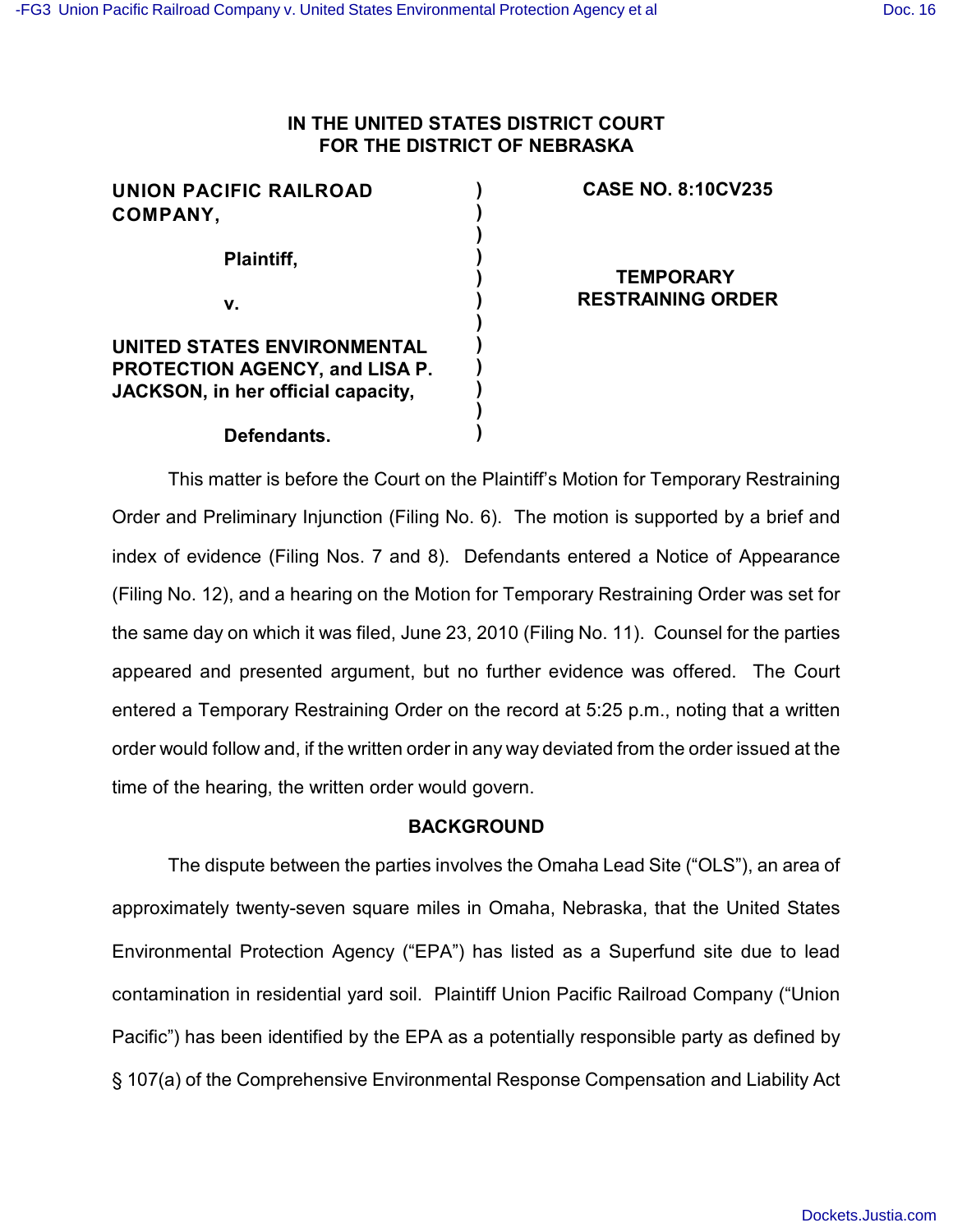("CERCLA"), 42 U.S.C. § 9607(a). The EPA contends that Union Pacific is liable under CERCLA, because Union Pacific owned a portion of the property and had leased it to a refinery company, ASARCO. The EPA contends that lead contamination in the area was caused by emissions from the smokestacks of ASARCO and another lead-processing operation, Aaron Ferer & Sons Company. Union Pacific contends that OLS data, as well as its own independently conducted site investigations and data evaluations, show that lead-based paint is the cause of the contamination.

On December 15, 2004, the EPA issued an Interim Record of Decision, selecting an interim remedy, and sent Union Pacific a Special Notice Letter requesting payment of the EPA's past costs of performance of work. On December 16, 2005, the EPA issued a Unilateral Administrative Order ("UAO") against Union Pacific. The UAO directed Union Pacific to implement the EPA's selected interim remedy at the OLS at an estimated cost of \$50 million. The UAO is still in effect and, if a judicial decree were necessary for its enforcement, could result in the assessment of substantial fines and penalties against Union Pacific. On July 31, 2009, the EPA again asked Union Pacific to participate in a Special Notice Procedure, this time to implement the entirety of the final remedy, at an estimated cost of \$200 million. Union Pacific declined to implement the entire remedy and the EPA rejected Union Pacific's offer to perform certain work.

Union Pacific submitted requests under the Freedom of Information Act, 5 U.S.C. § 552, ("FOIA") to the EPA in 2002, 2003, 2004 and 2009. The purpose of the FOIA requests was to enable Union Pacific to evaluate the merits of the EPA's findings and conclusions concerning the OLS. Union Pacific contends that the EPA never fully complied with the 2004 request, but the EPA's records show that the EPA considers the 2004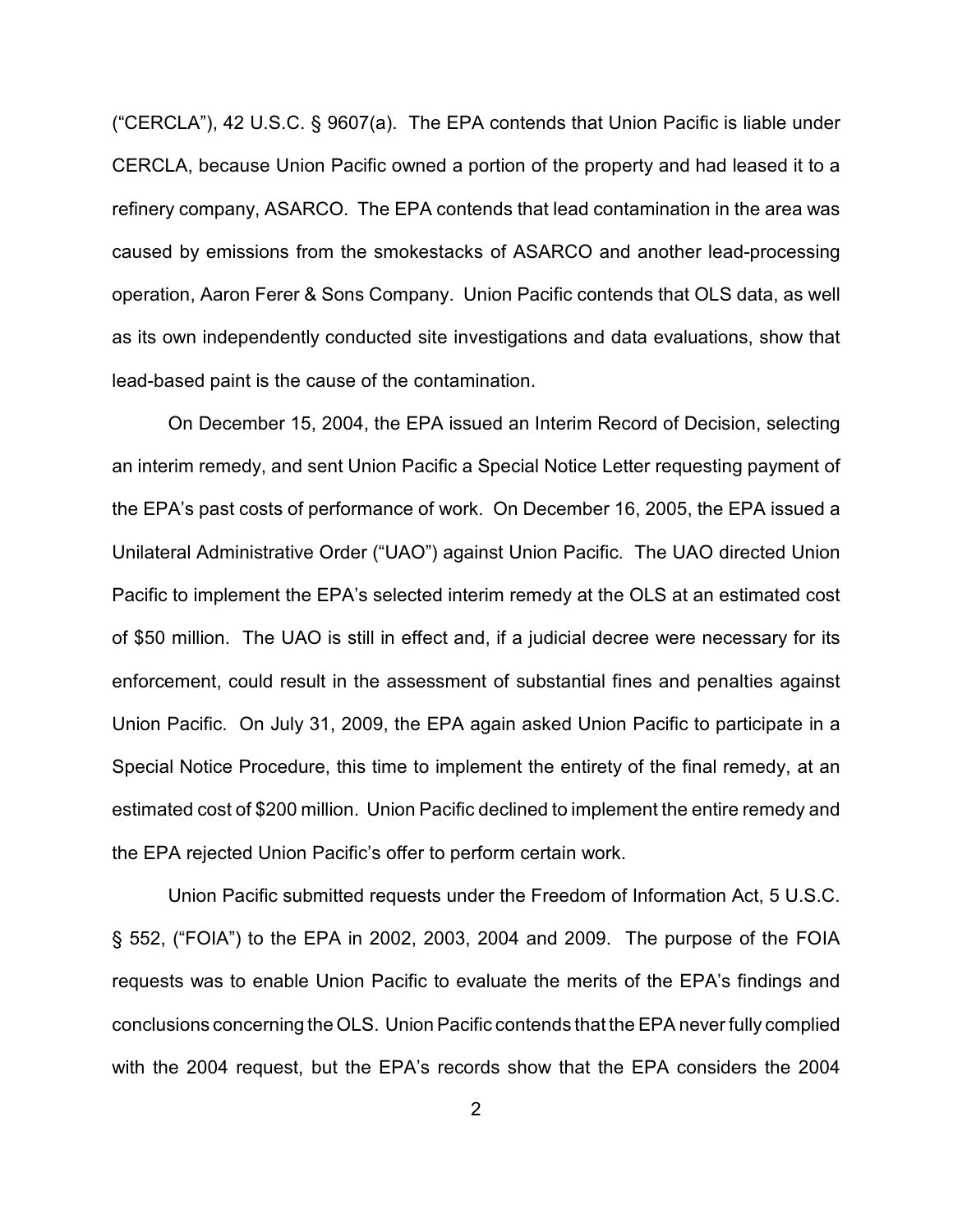request to be subsumed in the 2009 request. Union Pacific states that, beginning in September 2009, the EPA provided partial responses to Union Pacific's 2009 FOIA request. The EPA has advised Union Pacific that it will require at least another six months to respond fully to Union Pacific's 2009 FOIA request. Within the volume of documents released by the EPA to date, Union Pacific has identified eight emails indicating that an EPA supervisor instructed EPA employees and EPA affiliates to destroy information that may be responsive to Union Pacific's FOIA requests, or that may be part of the Administrative Record, or that may be relevant in future enforcement actions. Other emails released by the EPA appear to express an EPA employee's concern over the EPA's practice of deleting emails relevant to a FOIA request.

#### **DISCUSSION**

When considering a motion for a preliminary injunction, a court must weigh the movant's probability of success on the merits, the threat of irreparable harm to the movant absent the injunction, the balance between that harm and the injury that issuance of an injunction might inflict on other interested parties, and the public interest. *Dataphase Sys., Inc. v. C L Sys., Inc.*, 640 F.2d 109, 114 (8<sup>th</sup> Cir. 1981)(*en banc*). The Court weighs the same factors to determine whether a temporary restraining order should issue. *Baker Elec. Co-Op, Inc. v. Chaske*, 28 F.3d 1466, 1472 (8th Cir. 1994).

Union Pacific has addressed the required *Dataphase* elements. It presented an extensive index of evidence that purportedly shows the EPA's intentional destruction of information and data that may be subject to Union Pacific's FOIA request. Based on the complexity of the claims, however, it cannot be said at this time that Union Pacific is likely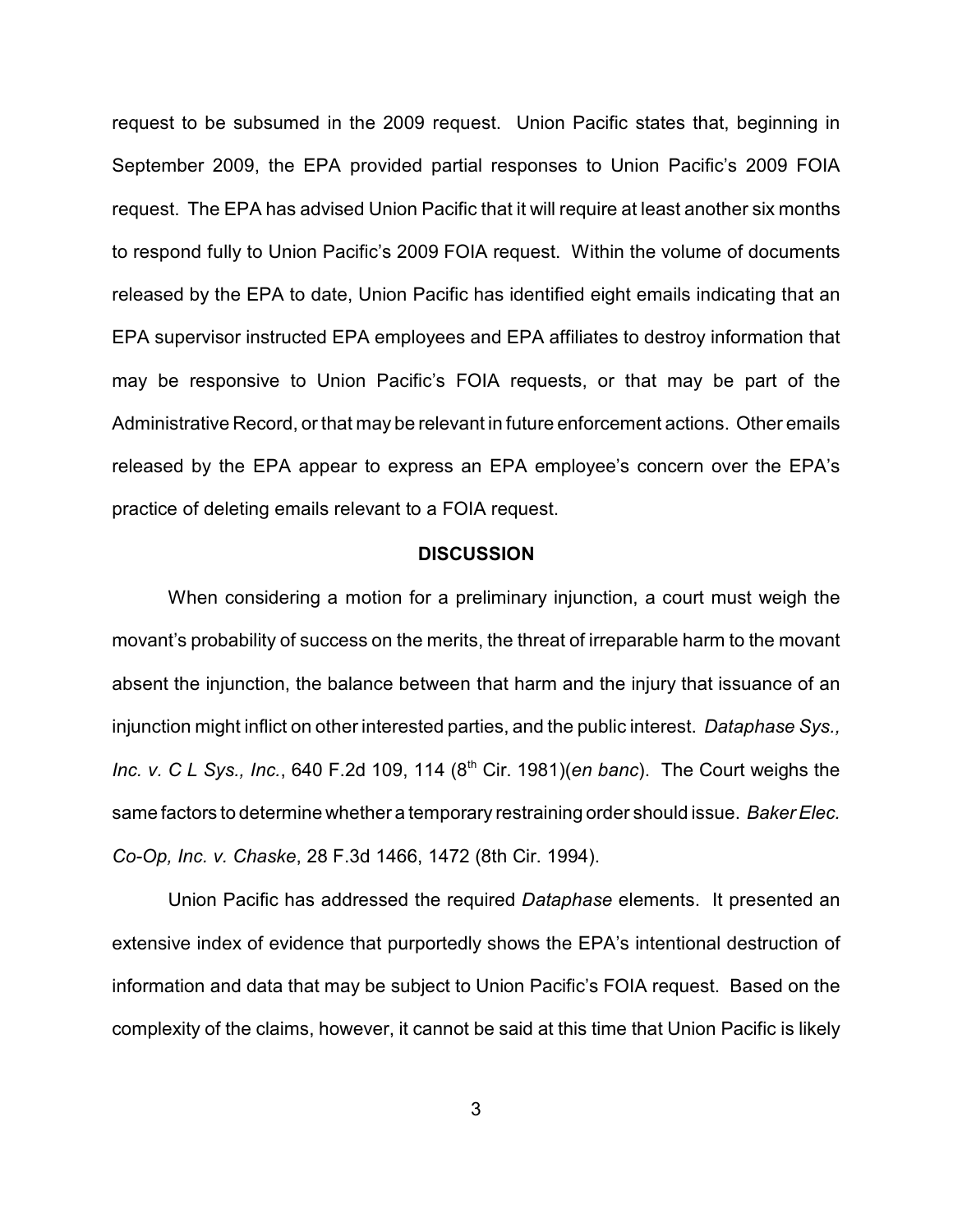to succeed on the merits of its claims, and this first *Dataphase* factor weighs in favor of neither party.

Union Pacific has shown that the other *Dataphase* factors support issuance of a Temporary Restraining Order. There is an imminent threat of irreparable harm to Union Pacific, in terms of its ability to gather data pursuant to its FOIA requests and to defend itself against the EPA's claims. Union Pacific has identified evidence from which this Court can draw an inference that the EPA has engaged in a practice of deleting relevant emails in response to Union Pacific's FOIA requests. Issuance of the injunctive relief requested will not likely cause significant harm to third parties. A temporary restraining order merely preserves the status quo by ensuring that no records relating to the FOIA requests are destroyed until the issues can be fully adjudicated. Injunctive relief is also in the public interest, given the FOIA's purpose of ensuring transparency in government practices. Also important to the public interest, the information at issue may affect public health, safety and welfare, because it may help in the determination of the true source of lead contamination in Omaha's residential neighborhoods.

Accordingly, the Court concludes that a temporary injunction is warranted in favor of Union Pacific.

IT IS ORDERED:

- 1. Plaintiffs' Motion for a Temporary Restraining Order (Filing No. 6) is granted;
- 2. Defendants and their employees are immediately enjoined from transporting, removing, destroying, deleting, modifying, or in any way tampering with records, data, or other information, including electronically stored information, in their possession or control that is, or potentially may be, responsive to the requests submitted by Union Pacific Railroad Company under the Freedom of Information Act;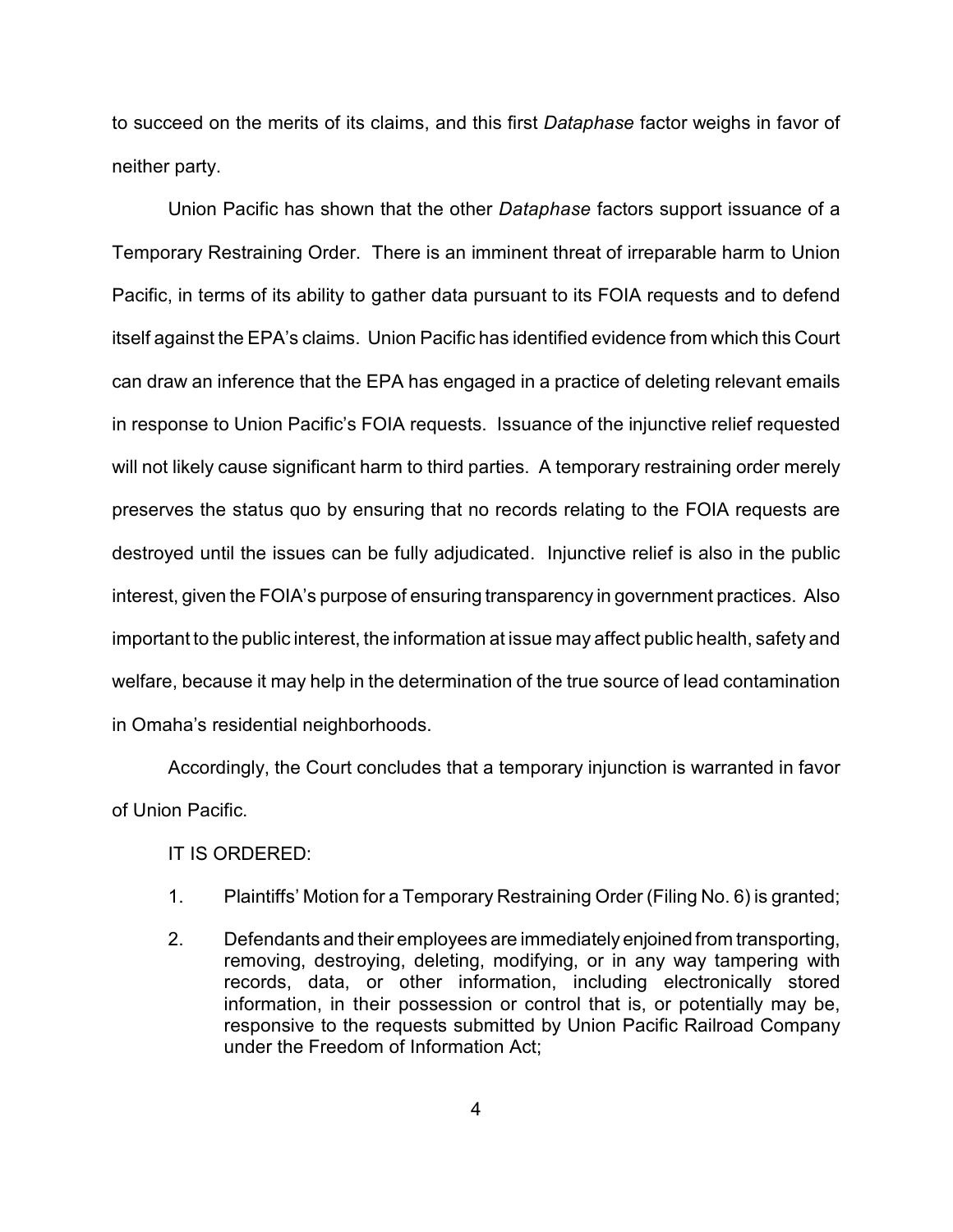- 3. Defendants are ordered to identify, collect, and preserve records, data, or other information, including electronically stored information, and any media used to maintain or store such information, that are or may be responsive to Plaintiff's Freedom of Information Act requests that are in Defendants' possession and/or in the possession of their employees, including any records of attempts to destroy, delete, or hide such information;
- 4. Defendants will give notice of this temporary restraining order to any of their independent contractors or affiliates whom they have reason to believe may be in possession or control of such records;
- 5. Defendants will designate an individual well acquainted with their computer technology and electronically stored information systems and well acquainted with their management structure to serve as a spokesperson, liaison, and compliance officer to help insure the enforcement of the Temporary Restraining Order, and will notify the Court and Plaintiff of the identity of that person on or before Monday, June 28, 2010;
- 6. Prior to the hearing on the Motion for Preliminary Injunction, the parties will meet and confer regarding the appointment of a forensic expert to be designated by the Court. The parties will determine whether they can agree upon the recommendation of an individual to be appointed as a forensic expert and, if they cannot, the parties may make separate recommendations to the Court;
- 7. Pursuant to Rule 65(c) and the provisions of this Order, the Court requires Plaintiff to post a bond with the Clerk of Court of the United States District Court for the District of Nebraska in the amount of \$500.00.
- 8. The hearing on Plaintiff's Motion for Preliminary Injunction will take place on Tuesday, July, 13, 2010, at 10:00 a.m., before the undersigned in Courtroom No. 2, Third Floor, Roman L. Hruska United States Courthouse, 111 South 18<sup>th</sup> Plaza, Omaha, Nebraska, 68102.
- 9. Prior to the hearing on the preliminary injunction, the parties will file with the Court, and serve upon the opposing party, any affidavit testimony or other evidence supporting their respective positions regarding whether a preliminary injunction should issue, according to the following deadlines:
	- a. Plaintiff will file and serve affidavit testimony or other evidence on or before July 2, 2010;
	- b. Defendants will file and serve affidavit testimony or other evidence on or before July 8, 2010; and